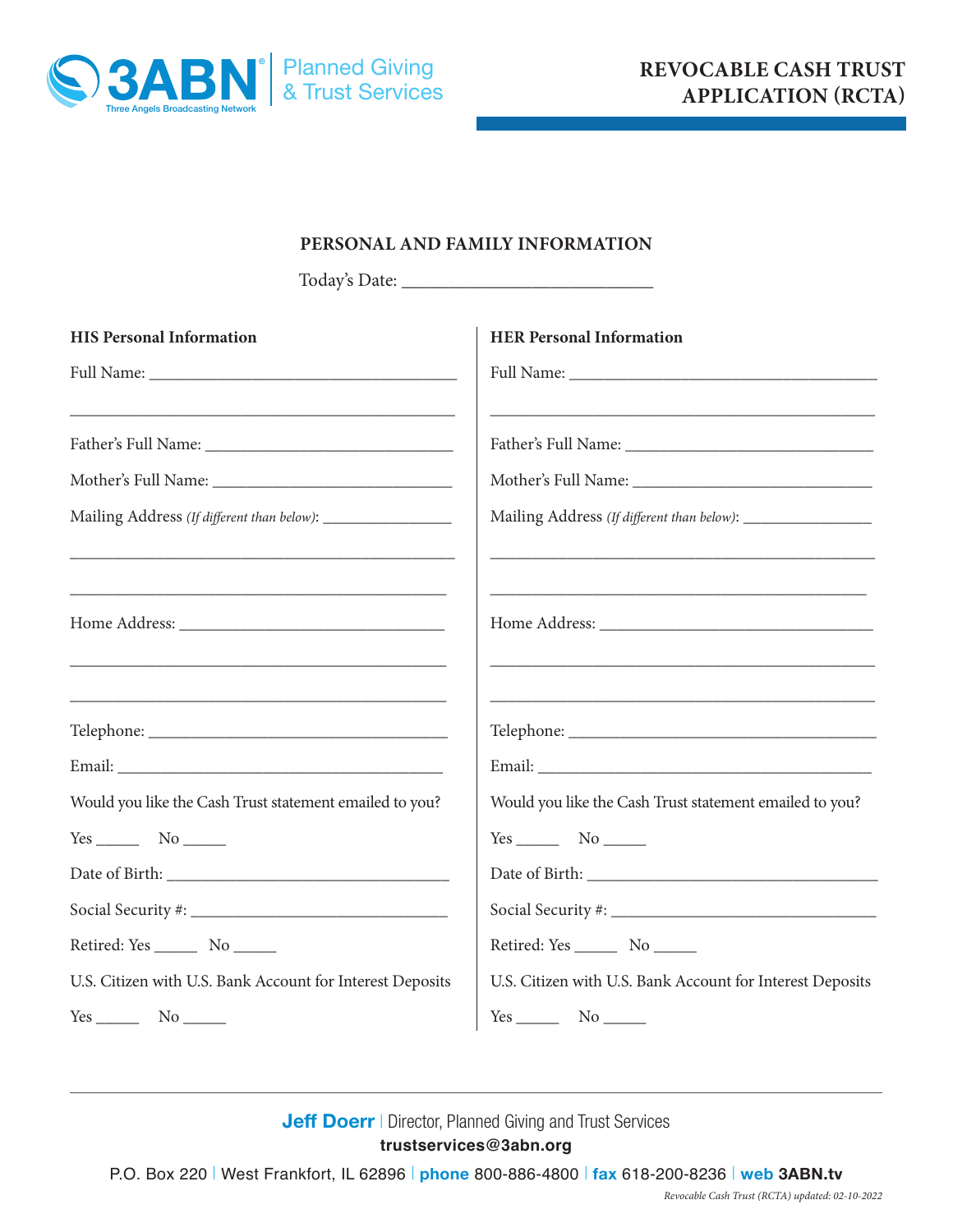State of Prior residence/address: \_\_\_\_\_\_\_\_\_\_\_\_\_\_\_\_\_\_\_\_\_\_\_\_\_\_\_\_\_\_\_\_\_\_\_\_\_\_\_\_\_\_\_\_\_\_\_\_\_\_\_\_\_\_\_\_\_\_\_\_\_\_\_\_\_\_\_\_ Date you moved to the state you are presently living in \_\_\_\_\_\_\_\_\_\_\_\_\_\_\_\_\_\_\_\_\_\_\_\_\_ **FAMILY STATUS** Please check one: \_\_\_\_\_\_ Married \_\_\_\_\_\_ Separated \_\_\_\_\_ Divorced \_\_\_\_\_ Widowed \_\_\_\_\_ Single \_\_\_\_\_ Date you married in this present marriage \_\_\_\_\_\_\_\_\_\_\_\_\_\_\_\_\_ City \_\_\_\_\_\_\_\_\_\_\_\_\_\_\_\_\_\_\_\_\_\_\_\_\_\_ State \_\_\_\_\_\_\_ Date of Spouse's death: \_\_\_\_\_\_\_\_\_\_\_\_\_\_\_\_\_\_\_\_\_\_\_ Date of Spouse's divorce: \_\_\_\_\_\_\_\_\_\_\_\_\_\_\_\_\_\_\_\_\_\_\_ If you are unmarried, is a marriage presently planned? Yes \_\_\_\_\_\_ No \_\_\_\_\_\_ **CHILDREN FROM PRIOR MARRIAGES/RELATIONSHIPS/ADOPTIONS** 1. Name: <u>Date of Birth:</u>  $\Box$ Address: \_\_\_\_\_\_\_\_\_\_\_\_\_\_\_\_\_\_\_\_\_\_\_\_\_\_\_\_\_\_\_\_\_\_\_\_\_\_\_\_\_\_\_\_\_\_\_\_\_\_\_\_\_\_\_\_\_\_\_\_\_\_\_\_\_\_\_\_\_ Zip: \_\_\_\_\_\_\_\_\_\_\_\_ 2. Name:  $\Box$  Date of Birth: Address: \_\_\_\_\_\_\_\_\_\_\_\_\_\_\_\_\_\_\_\_\_\_\_\_\_\_\_\_\_\_\_\_\_\_\_\_\_\_\_\_\_\_\_\_\_\_\_\_\_\_\_\_\_\_\_\_\_\_\_\_\_\_\_\_\_\_\_\_\_ Zip: \_\_\_\_\_\_\_\_\_\_\_\_ 3. Name: \_\_\_\_\_\_\_\_\_\_\_\_\_\_\_\_\_\_\_\_\_\_\_\_\_\_\_\_\_\_\_\_\_\_\_\_\_\_\_\_\_\_\_\_\_\_\_\_\_\_\_\_\_\_\_\_\_\_\_\_\_ Date of Birth: \_\_\_\_\_\_\_\_\_\_\_\_\_\_ Address: \_\_\_\_\_\_\_\_\_\_\_\_\_\_\_\_\_\_\_\_\_\_\_\_\_\_\_\_\_\_\_\_\_\_\_\_\_\_\_\_\_\_\_\_\_\_\_\_\_\_\_\_\_\_\_\_\_\_\_\_\_\_\_\_\_\_\_\_\_ Zip: \_\_\_\_\_\_\_\_\_\_\_\_ *For More Children's Names, please turn this sheet over and add to the back side.* **LIVING CHILDREN FROM CURRENT MARRIAGE** 1. Name: <u>Date of Birth:</u>  $\Box$ Address: \_\_\_\_\_\_\_\_\_\_\_\_\_\_\_\_\_\_\_\_\_\_\_\_\_\_\_\_\_\_\_\_\_\_\_\_\_\_\_\_\_\_\_\_\_\_\_\_\_\_\_\_\_\_\_\_\_\_\_\_\_\_\_\_\_\_\_\_\_ Zip: \_\_\_\_\_\_\_\_\_\_\_\_ 2. Name: \_\_\_\_\_\_\_\_\_\_\_\_\_\_\_\_\_\_\_\_\_\_\_\_\_\_\_\_\_\_\_\_\_\_\_\_\_\_\_\_\_\_\_\_\_\_\_\_\_\_\_\_\_\_\_\_\_\_\_\_\_ Date of Birth: \_\_\_\_\_\_\_\_\_\_\_\_\_\_ Address: \_\_\_\_\_\_\_\_\_\_\_\_\_\_\_\_\_\_\_\_\_\_\_\_\_\_\_\_\_\_\_\_\_\_\_\_\_\_\_\_\_\_\_\_\_\_\_\_\_\_\_\_\_\_\_\_\_\_\_\_\_\_\_\_\_\_\_\_\_ Zip: \_\_\_\_\_\_\_\_\_\_\_\_ 3. Name: Date of Birth:

*For More Children's Names, please turn this sheet over and add to the back side.*

Address: \_\_\_\_\_\_\_\_\_\_\_\_\_\_\_\_\_\_\_\_\_\_\_\_\_\_\_\_\_\_\_\_\_\_\_\_\_\_\_\_\_\_\_\_\_\_\_\_\_\_\_\_\_\_\_\_\_\_\_\_\_\_\_\_\_\_\_\_\_ Zip: \_\_\_\_\_\_\_\_\_\_\_\_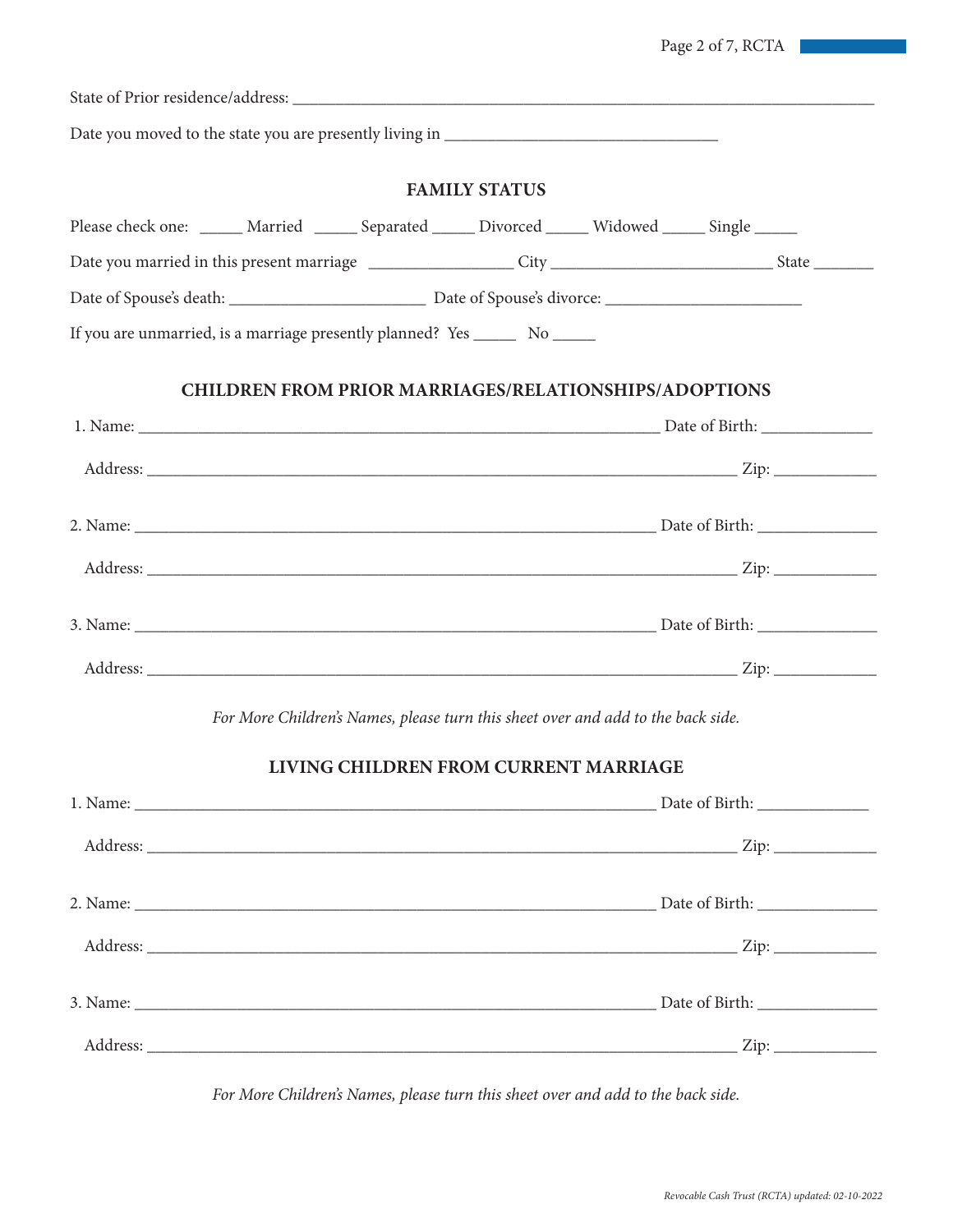Page 3 of 7, RCTA

| <b>DECEASED CHILDREN</b> |
|--------------------------|
|                          |

|                                 | <b>SURVIVING GRANDCHILDREN OF YOUR DECEASED CHILDREN (due to death or accident)</b> |  |
|---------------------------------|-------------------------------------------------------------------------------------|--|
|                                 |                                                                                     |  |
|                                 |                                                                                     |  |
|                                 |                                                                                     |  |
|                                 |                                                                                     |  |
|                                 |                                                                                     |  |
|                                 |                                                                                     |  |
|                                 |                                                                                     |  |
|                                 |                                                                                     |  |
|                                 |                                                                                     |  |
| LIST YOUR LIVING GRANDCHILDREN: |                                                                                     |  |
|                                 |                                                                                     |  |
|                                 |                                                                                     |  |
|                                 |                                                                                     |  |
|                                 |                                                                                     |  |
|                                 |                                                                                     |  |
|                                 |                                                                                     |  |
|                                 |                                                                                     |  |
|                                 |                                                                                     |  |
|                                 |                                                                                     |  |

Turn this sheet over if there are more name than will fit on this page.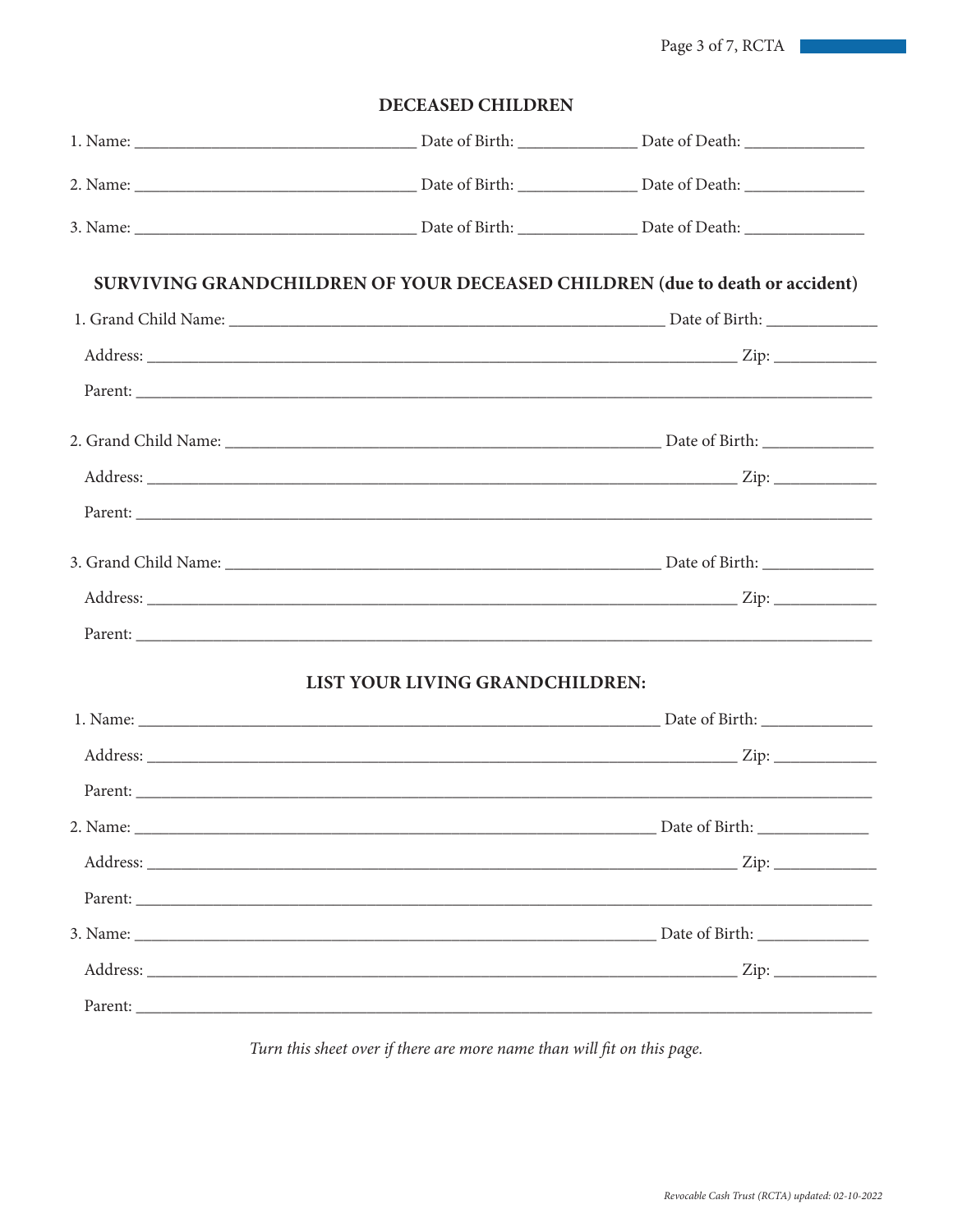## **DISTRIBUTION OF THIS CASH TRUST**

The minimum amount required to develop a Cash Trust is \$10,000 for single and \$20,000 for joint.

*3ABN Planned Giving and Trust Services* will manage your Cash Trust during your lifetime, free of any charges to you. These are your funds and 3ABN as Trustee will assist in any way you need to maintain these invested funds. This **document is revocable**, thus you may withdraw funds if necessary. You may also add at any time. However, in the event of your death and/or incompetency, the cash trust becomes irrevocable. There are no charges or penalties to manage this account for you. Below, **3ABN must be listed for no less than 25% on the final distribution**. There are no up-front fees to you. 3ABN will pay all costs to our attorney for the development of this document. In addition, 3ABN advises you to seek your own independent legal counsel to review the cash trust that 3ABN's attorney will prepare.

This cash trust shall be governed by the laws of the state of Illinois. Any conflict or dispute arising from this trust, or the disbursement of this trust, shall be adjudicated in Franklin County, of the state of Illinois.

Every Beneficiary MUST HAVE an alternate or 3ABN named as the alternate should the main Beneficiary be deceased. Adult Children, Family Members, Friends, Other Ministries can all be named as Beneficiaries (See Below). Minors must have an adult named to accept their funds until age 21, or per State Law.

#### **If it is your desire, you may list 3ABN for 25% to 100% and this is greatly appreciated. 25% Minimum**.

### **Thank you for selecting "Three Angels Broadcasting Network" at this important time in your life.**

Cash Amount you are investing today  $\frac{1}{2}$  Check #

**Your interest payments will be paid quarterly unless otherwise requested.**

| LIST YOUR BENEFICIARIES BELOW: |
|--------------------------------|
|--------------------------------|

| 1. Percent to Three Angels Broadcasting Network |  | $\%$ |  |
|-------------------------------------------------|--|------|--|
|                                                 |  | $\%$ |  |
|                                                 |  |      |  |
|                                                 |  |      |  |
|                                                 |  |      |  |
|                                                 |  |      |  |
|                                                 |  |      |  |
|                                                 |  | $\%$ |  |
|                                                 |  |      |  |
|                                                 |  |      |  |
|                                                 |  |      |  |
|                                                 |  |      |  |
|                                                 |  |      |  |
|                                                 |  | $\%$ |  |
|                                                 |  |      |  |
|                                                 |  |      |  |
|                                                 |  |      |  |
|                                                 |  |      |  |
|                                                 |  |      |  |
|                                                 |  |      |  |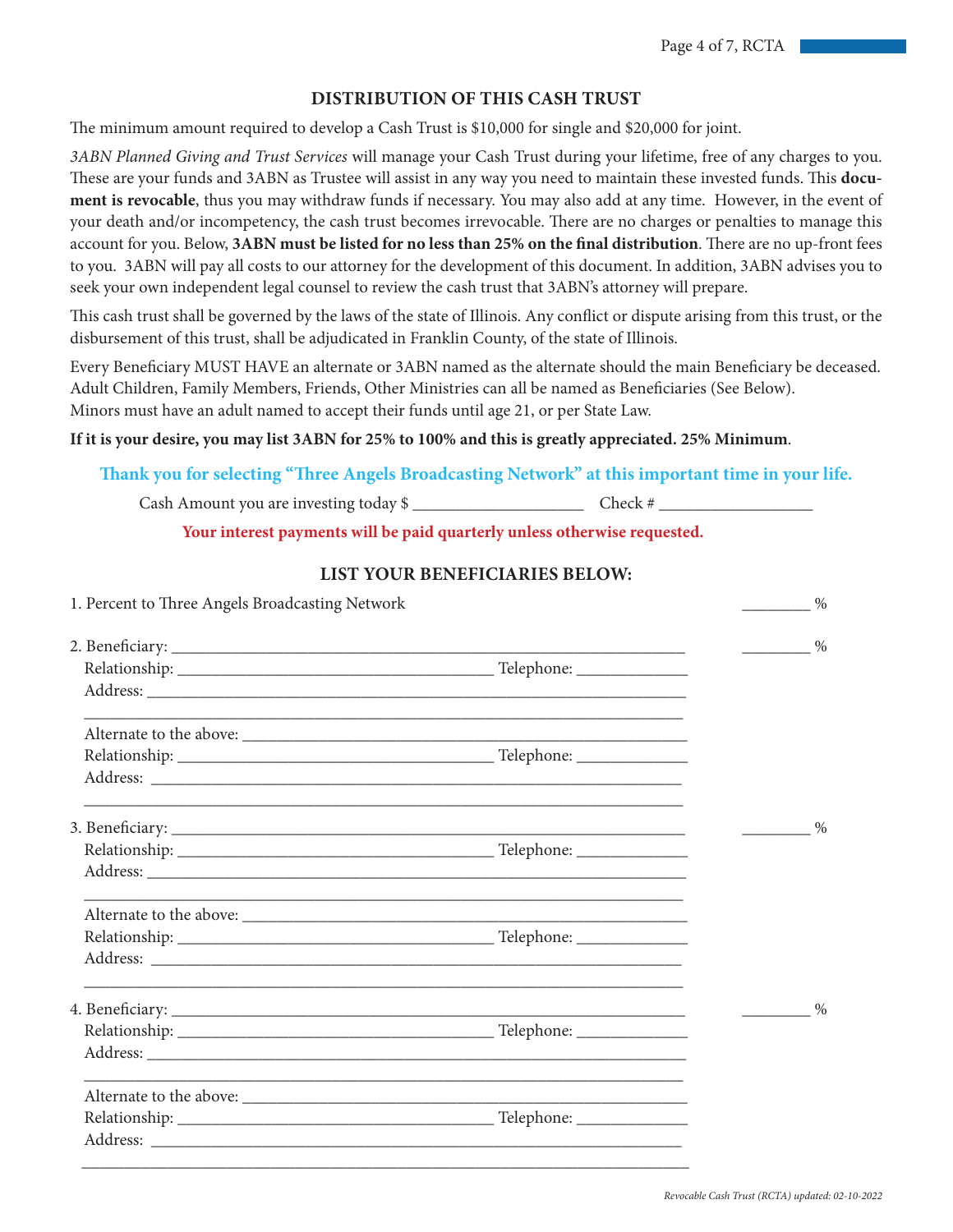|  | $\%$ |
|--|------|
|  |      |
|  |      |
|  |      |
|  |      |
|  |      |
|  | $\%$ |
|  |      |
|  |      |
|  |      |
|  |      |
|  |      |
|  | $\%$ |
|  |      |
|  |      |
|  |      |
|  |      |
|  |      |
|  | $\%$ |
|  |      |
|  |      |
|  |      |
|  |      |
|  |      |
|  |      |

# NOTES OR ADDED INSTRUCTIONS: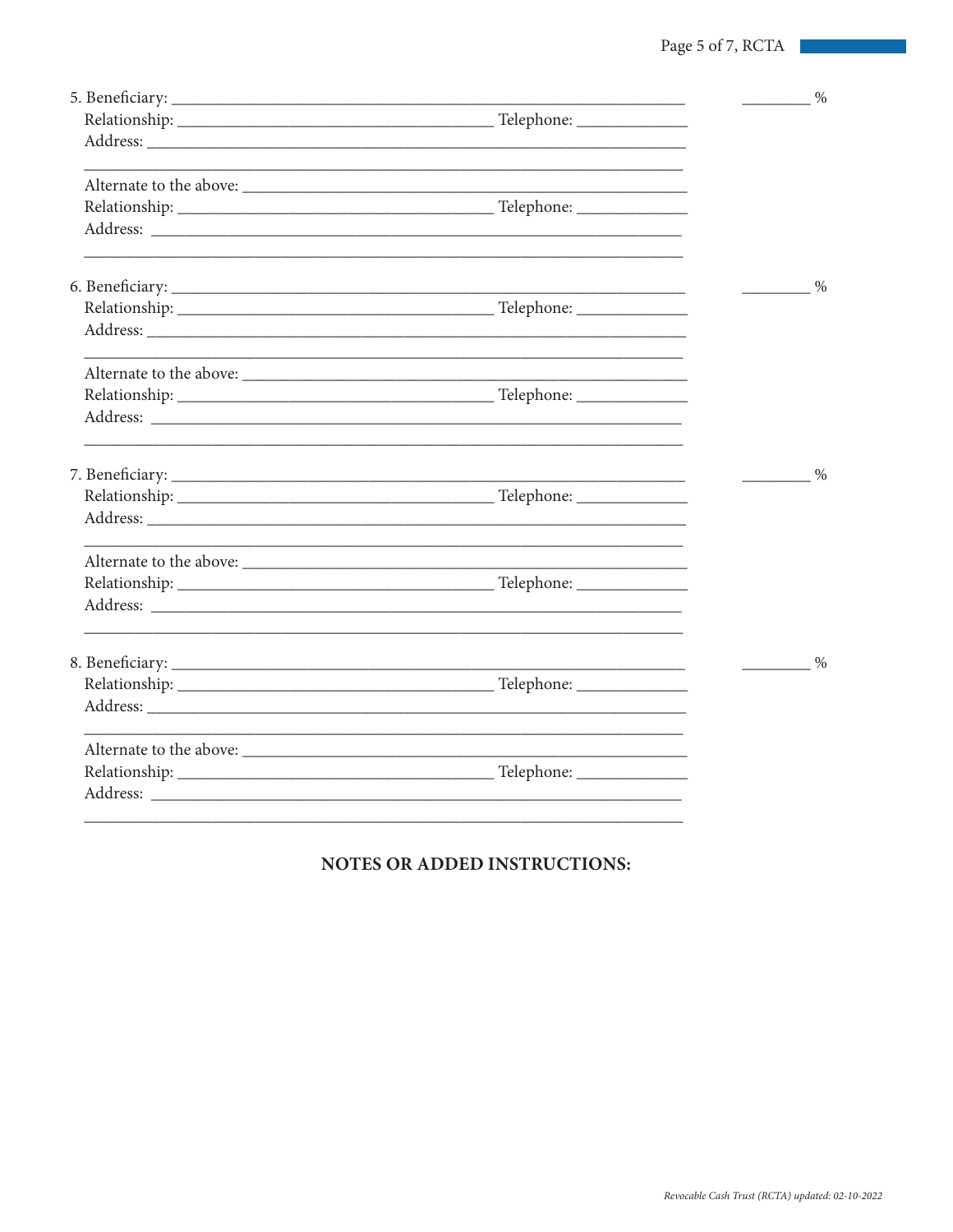### **RELEASE FOR DOCUMENT PREPARATION BY 3ABN'S ATTORNEY**

I/We hereby request Three Angels Broadcasting Network to process my/our application for a **Revocable Cash Trust Agreement**.

I/We have been fully advised that all legal documents will be prepared by legal counsel who represents 3ABN. The attorney will be paid by 3ABN. We recommend that you have the documents reviewed by legal counsel of your own choosing for an independent review to make sure they conform with your estate plan. By signing below, I/We understand I/We are responsible to see that these legal documents are executed properly, and our other desires have been stated properly. You may also wish to seek your own legal counsel to verify that all legal documents are in accordance with my /our instructions in this application.

I/We have also been advised to contact my/our own attorney, personally retained for independent counsel, to review this worksheet and later the document and trust, if I/We so desire. **3ABN** does not pay for family selected attorney fees.

I/We \_\_\_\_\_\_\_\_\_\_\_\_\_\_\_\_\_\_\_\_\_\_\_\_\_\_\_\_\_\_ understand and agree with the details of this document and request this worksheet to be forwarded to 3ABN's attorney for document preparation.

| Apr<br>$\overline{1}$<br>. | <u>i</u> ucc |
|----------------------------|--------------|
| $\sim$ $\sim$              |              |
|                            |              |

Applicant's Signature: \_\_\_\_\_\_\_\_\_\_\_\_\_\_\_\_\_\_\_\_\_\_\_\_\_\_\_\_\_\_\_\_\_\_\_\_\_\_\_\_\_\_\_\_\_\_\_\_\_\_ Date: \_\_\_\_\_\_\_\_\_\_\_\_\_\_\_\_\_\_\_\_\_

*(If joint - spouse signs here)*

#### **Please Read Page 7 before the final signing . . .**

**Sign below this line only if you had assistance from someone else to write this form out for you.**

#### **FOR PROXY AUTHORIZATION ONLY**

I/We hereby authorized \_\_\_\_\_\_\_\_\_\_\_\_\_\_\_\_\_\_\_\_\_\_\_\_\_\_\_\_\_\_\_\_\_\_\_\_\_\_\_\_\_\_\_\_\_\_\_\_\_\_\_\_\_\_\_\_\_\_\_\_\_\_\_\_\_\_\_\_\_\_\_\_\_\_\_ *(Name of person who filled out this form for you)* On My/Our behalf the preparation and filling out of this application form in my/our presence.. Applicant's Signature: \_\_\_\_\_\_\_\_\_\_\_\_\_\_\_\_\_\_\_\_\_\_\_\_\_\_\_\_\_\_\_\_\_\_\_\_\_\_\_\_\_\_\_\_\_\_\_\_\_\_ Date: \_\_\_\_\_\_\_\_\_\_\_\_\_\_\_\_\_\_\_\_\_ Applicant's Signature: \_\_\_\_\_\_\_\_\_\_\_\_\_\_\_\_\_\_\_\_\_\_\_\_\_\_\_\_\_\_\_\_\_\_\_\_\_\_\_\_\_\_\_\_\_\_\_\_\_\_ Date: \_\_\_\_\_\_\_\_\_\_\_\_\_\_\_\_\_\_\_\_\_ *(If joint - spouse signs here)*

*Revocable Cash Trust (RCTA) updated: 02-10-2022*